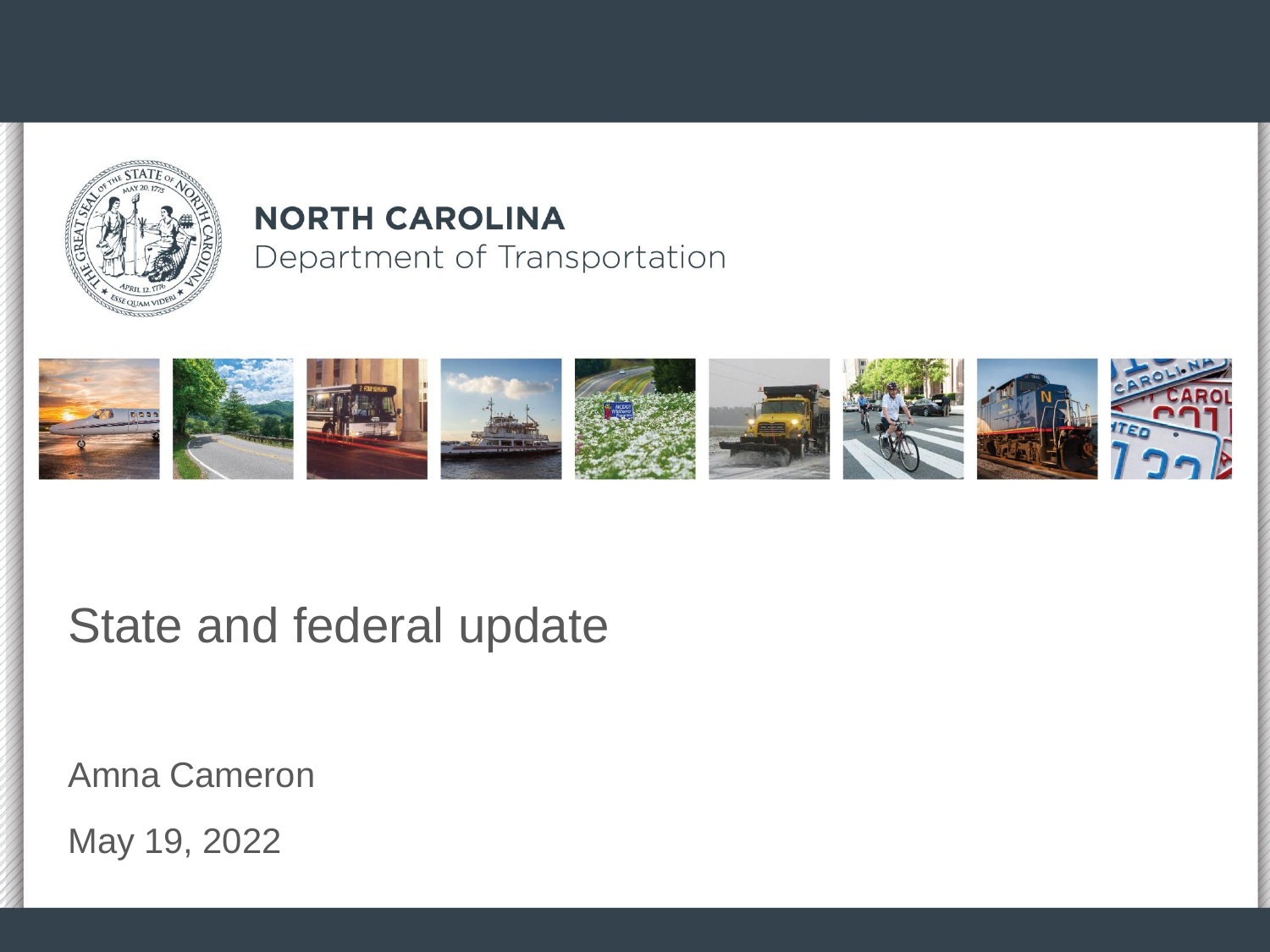# Federal Update

- Inflation remains high for materials, motor fuels, and new/used vehicles
- Diesel fuel shortages are possible
- Annual Appropriations Bill
	- Community Project Funding
		- Senate: Deadline was 5/13
		- House: Deadline was 4/29
			- Increased to 15 requests per member
- RAISE deadline was 4/14; 2 proposals submitted
- Upcoming deadlines
	- MEGA/INFRA/Rural Surface applications due 5/23
	- NEVI deployment plan due 8/1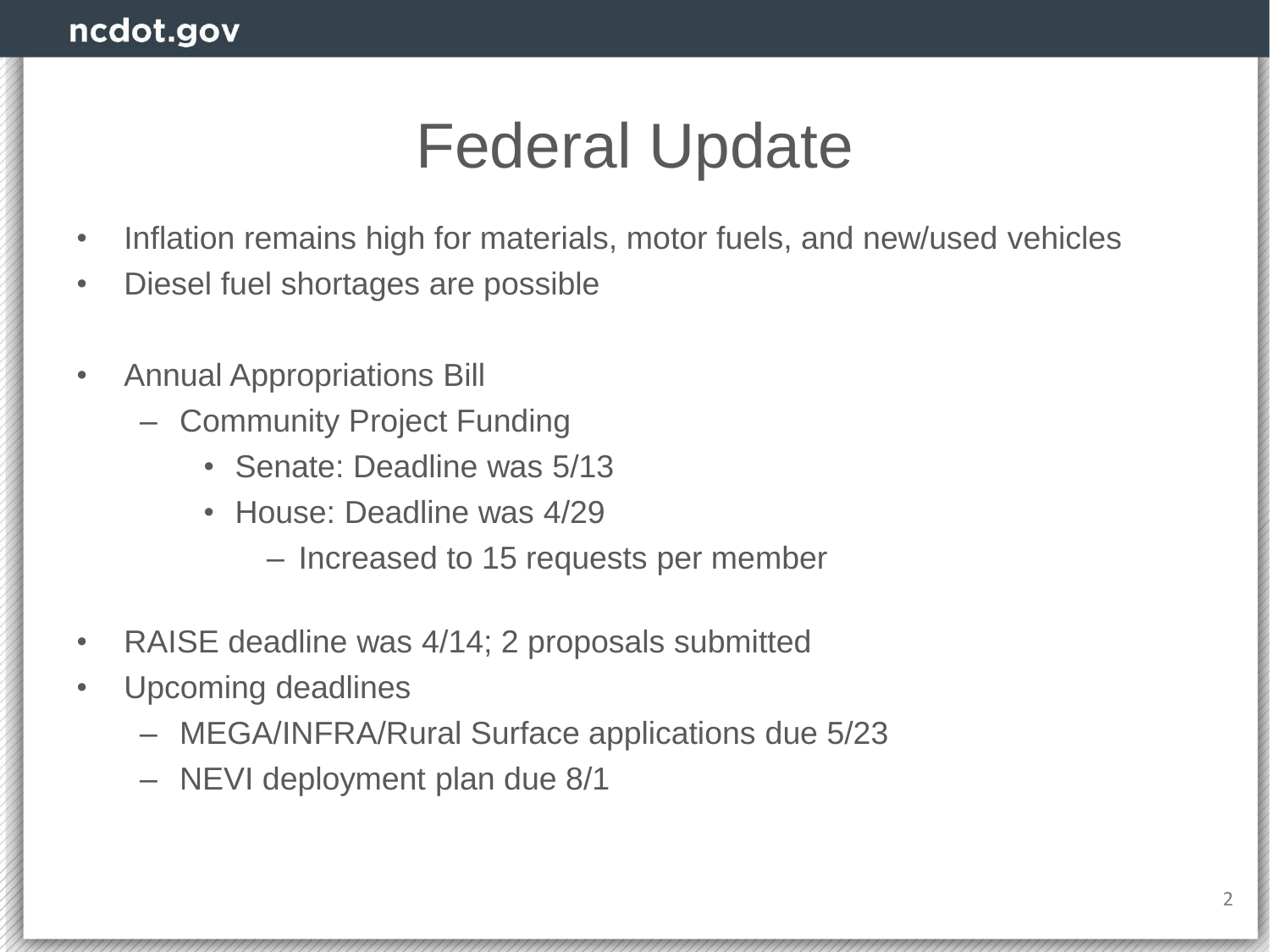# Fuel Update



Source: Bloomberg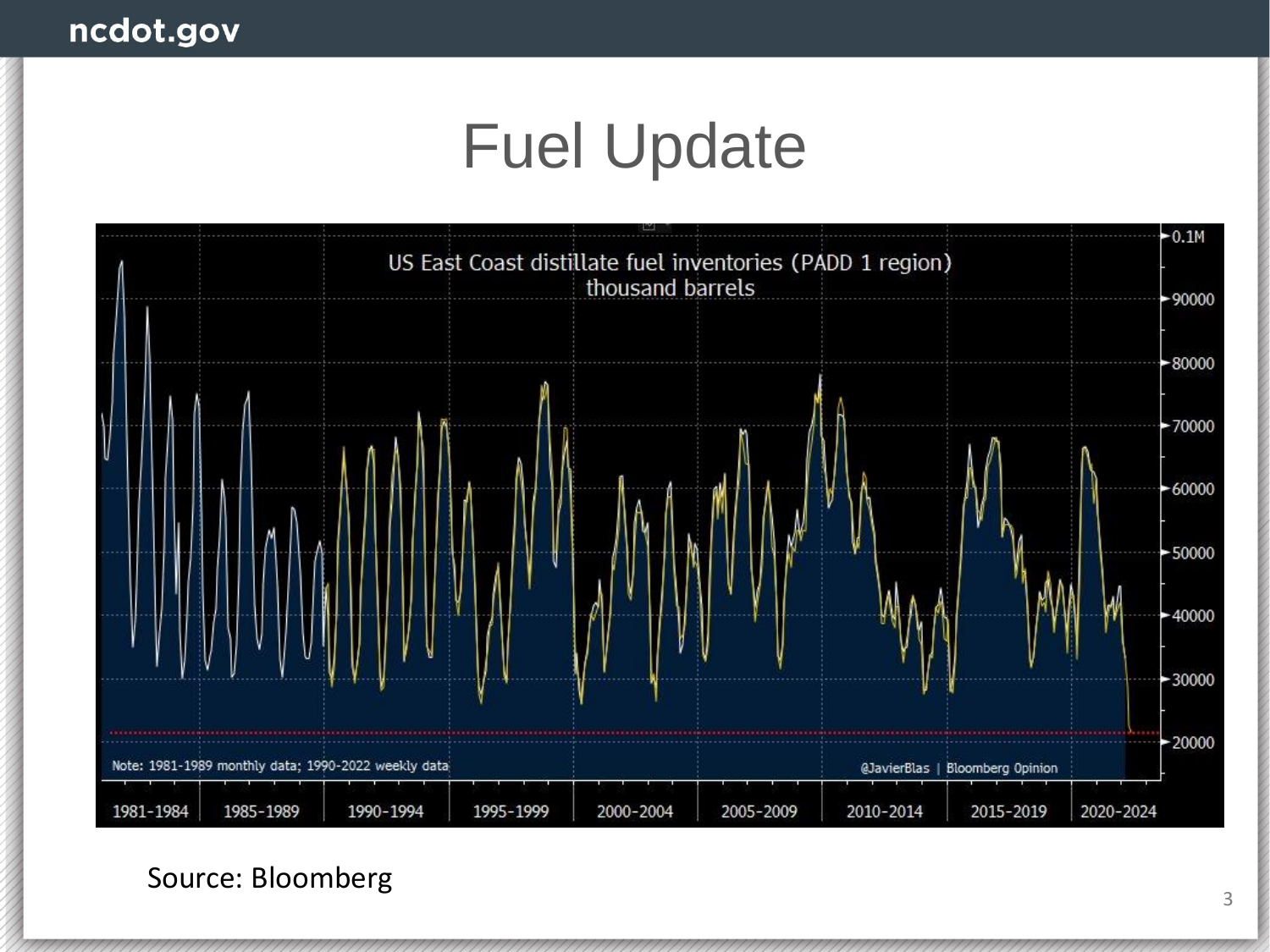### IIJA Update

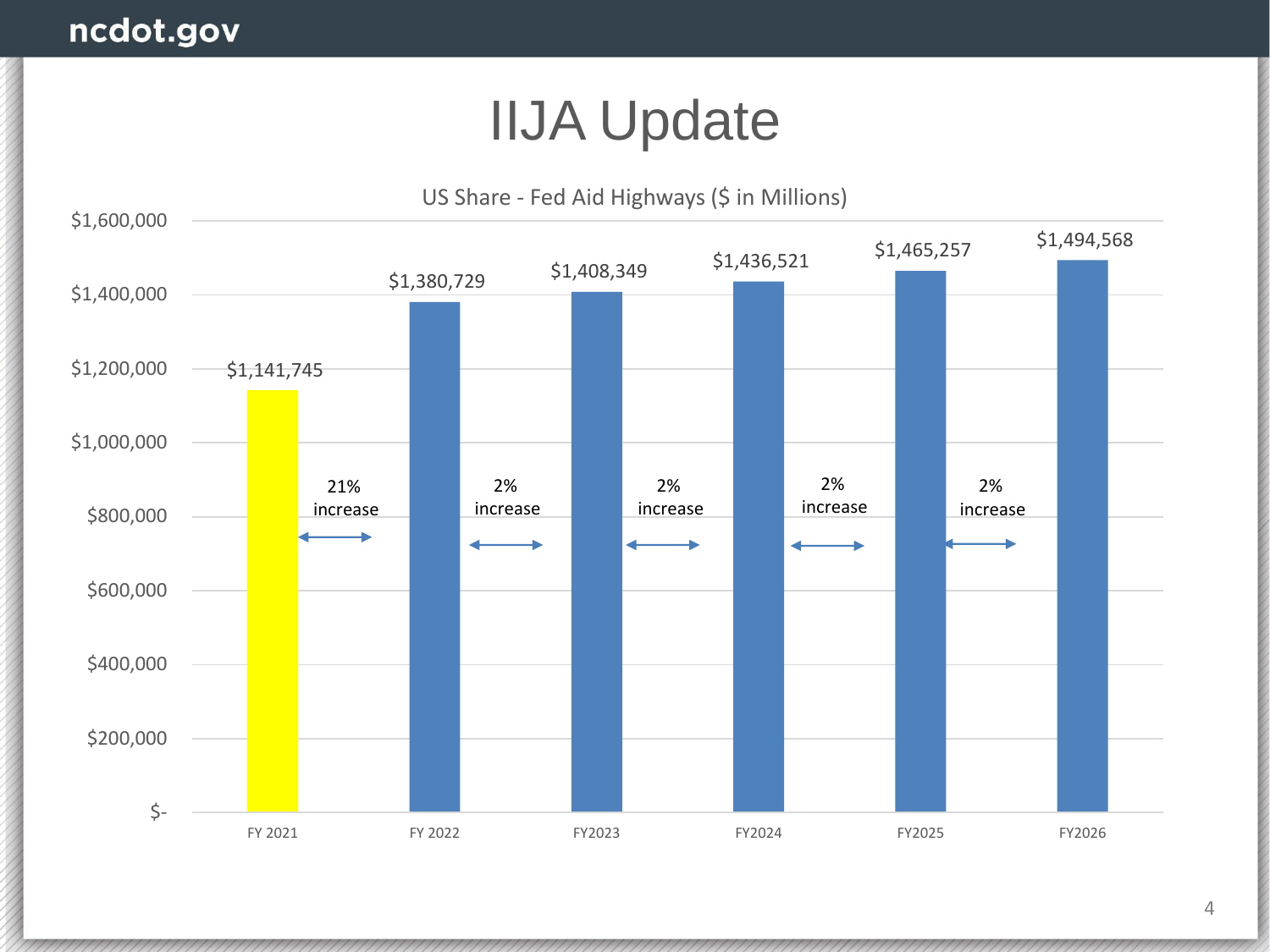#### ncdot.gov

## IIJA Update

#### Other Federal-Aid Formulas (General Fund) (\$ in millions)

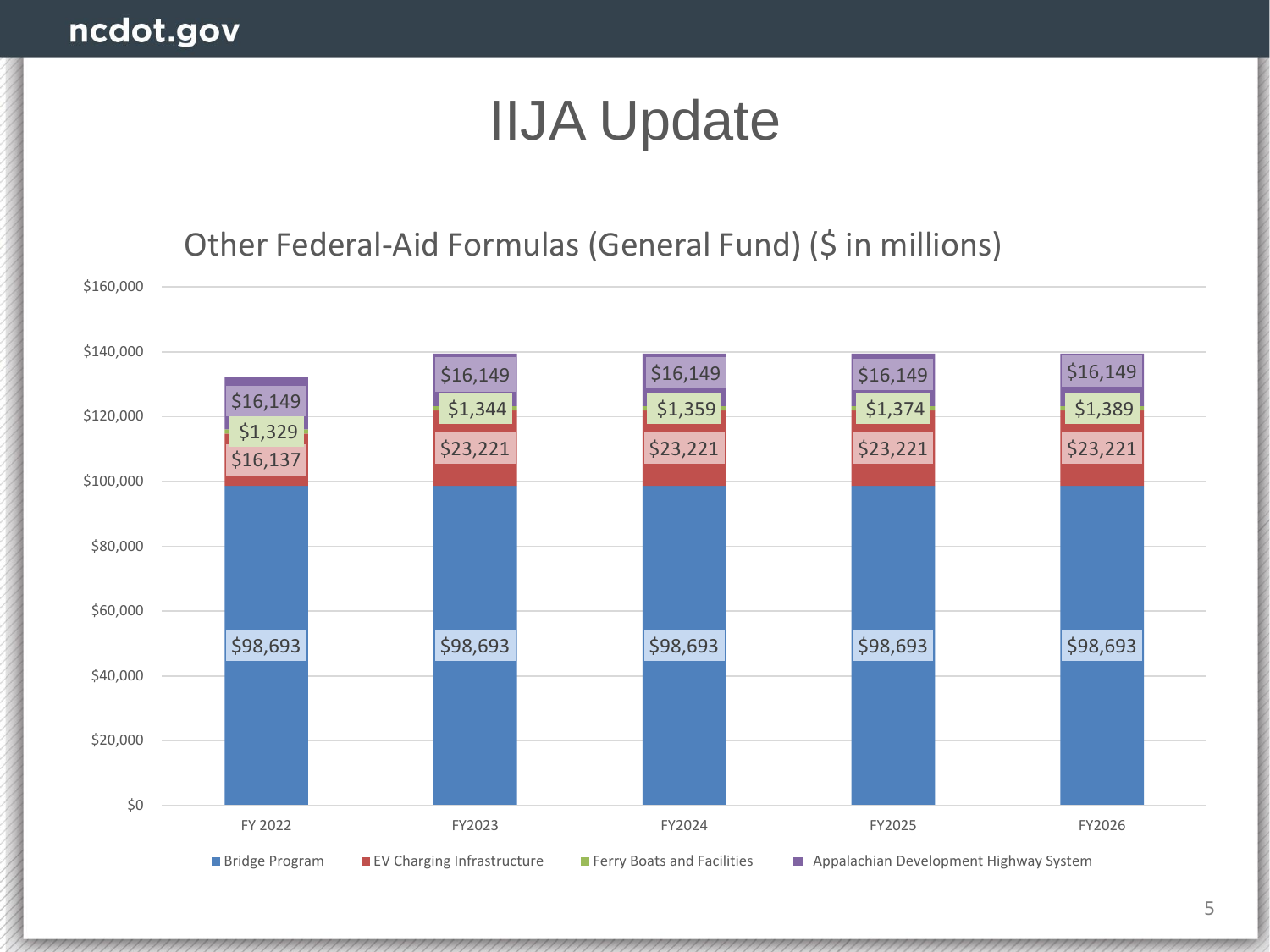### Inflation

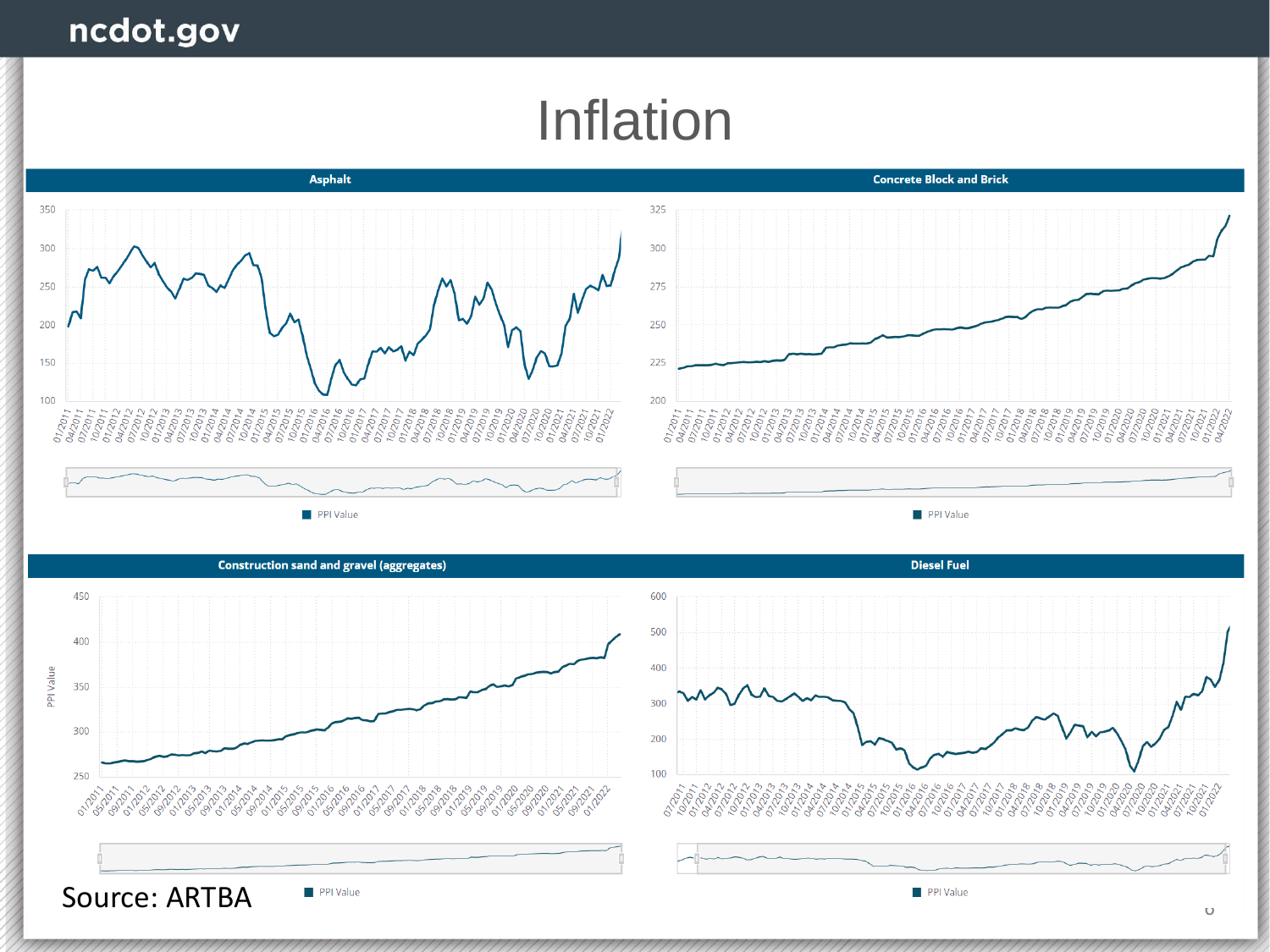#### ncdot.gov

### IIJA and Inflation



Source: Eno Transportation 7 and 7 and 7 and 7 and 7 and 7 and 7 and 7 and 7 and 7 and 7 and 7 and 7 and 7 and 7 and 7 and 7 and 7 and 7 and 7 and 7 and 7 and 7 and 7 and 7 and 7 and 7 and 7 and 7 and 7 and 7 and 7 and 7 a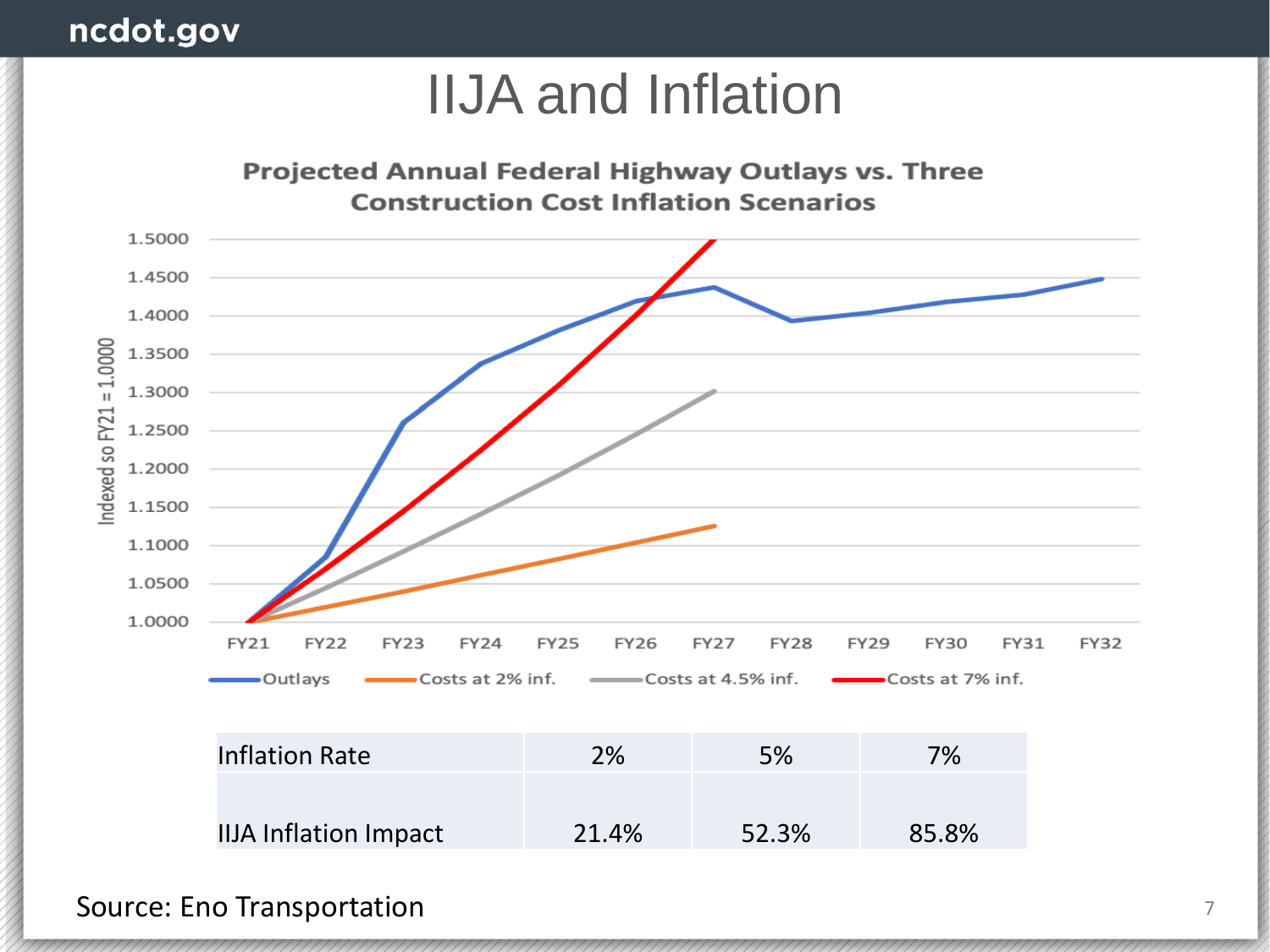### Consensus Forecast: Transportation

Trends:

 $\vee$  Steady economic growth X No recession X EV impact





|             | <b>Motor Fuels Tax</b> | <b>Highway Use Tax</b> | <b>DMV Fees</b>               |
|-------------|------------------------|------------------------|-------------------------------|
| Inflation   | <b>MFT</b> rate        | <b>Purchase price</b>  | Quadrennial<br>adjustment     |
| Consumption | <b>VMT</b> grows       | Car sales increase     | <b>SUV/Truck sales</b>        |
| Population  | MFT rate               |                        | <b>Registrations increase</b> |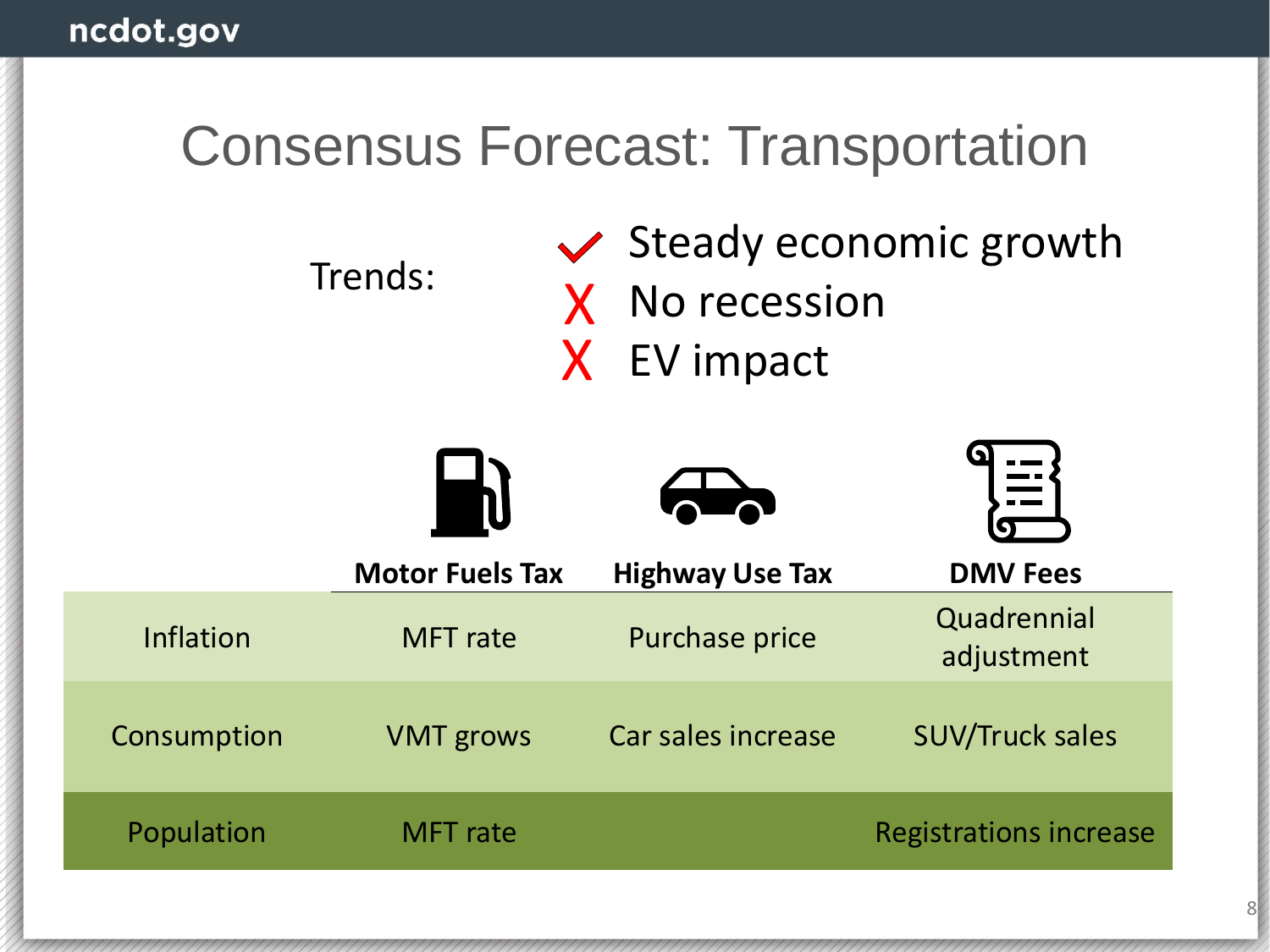### Consensus Forecast: Transportation

Consensus HF/HTF Forecast, May 2022 and June 2021 Comparison



| Consensus + 10 Years (May 2022) | FY2021-22 | FY2022-23 |  |
|---------------------------------|-----------|-----------|--|
| <b>Total Highway Fund</b>       | 2,734.1   | 2.745.1   |  |
| <b>Total Highway Trust Fund</b> | 1,626.8   | 1.835.5   |  |
| <b>TOTAL REVENUE</b>            | 4,360.9   | 4,580.6   |  |

Source: Final Consensus Forecast